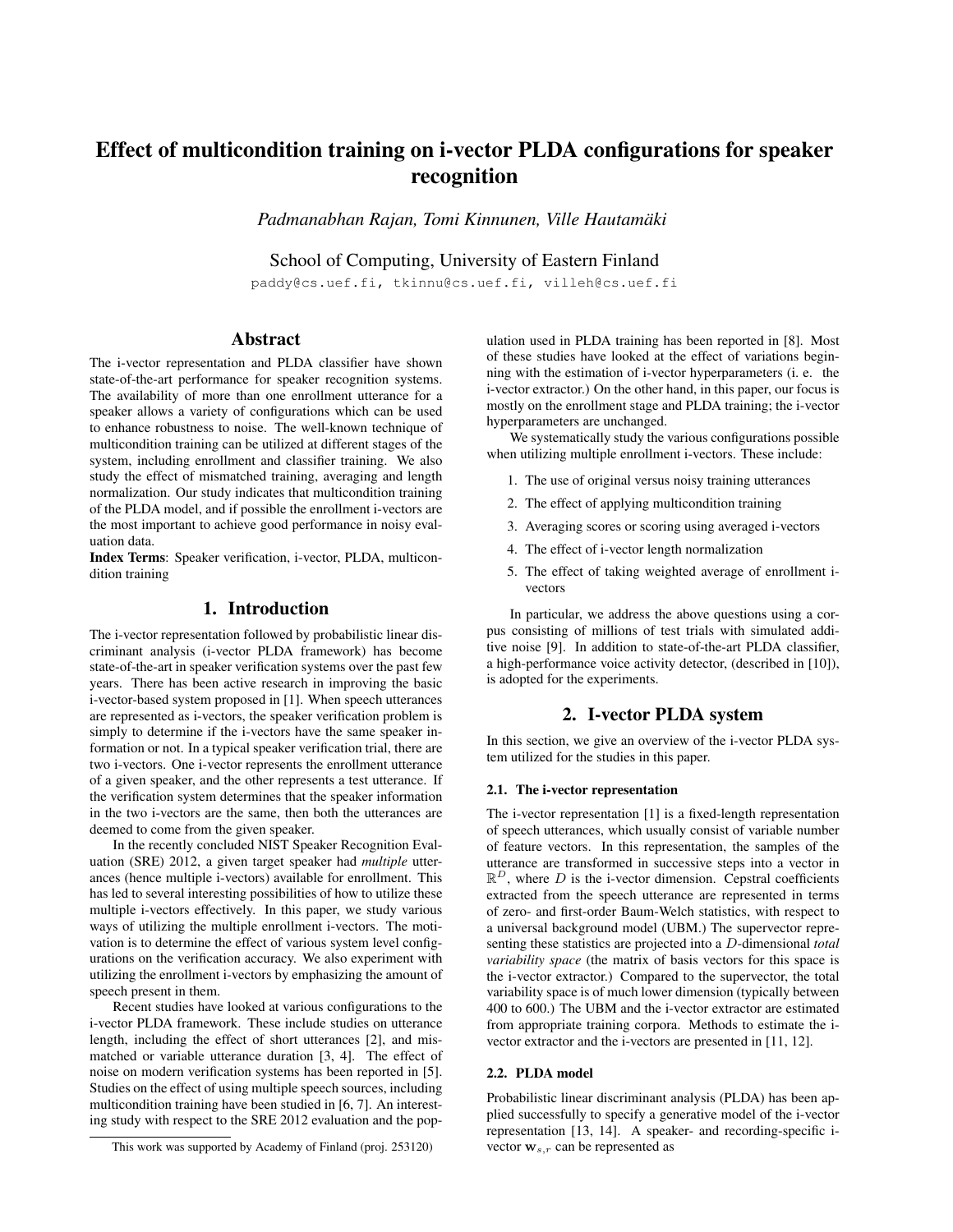$$
\mathbf{w}_{s,r} = \mathbf{m} + \mathbf{S}\mathbf{x}_s + \mathbf{C}\mathbf{y}_{s,r} + \epsilon_{s,r} \tag{1}
$$

where the i-vector represents the rth recording of the sth speaker. Here,  $m + Sx_s$  is the speaker-dependent part, and  $\mathbf{C} \mathbf{y}_{s,r} + \epsilon_{s,r}$  is a session dependent part. m is a global offset, S is a set of basis vectors for the speaker subspace, representing the *between-speaker* variability, C represents the channel subspace, representing the *within-speaker* variability and  $\epsilon$  represents the remaining residual variability. The latent variables  $x_s$  and  $y_{s,r}$  are assumed to have standard normal distributions, and  $\epsilon$  is assumed to follow a Gaussian distribution with zero mean and diagonal covariance.

Given two i-vectors  $w_1$  and  $w_t$ , the PLDA framework forms the verification score s by determining the likelihood ratio of them having the same or different  $x_s$  in equation 1 [13]

$$
s = \frac{p(\mathbf{w}_1, \mathbf{w}_t | H_1)}{p(\mathbf{w}_1 | H_0) p(\mathbf{w}_t | H_0)}
$$
(2)

where the hypothesis  $H_1$  indicates that both i-vectors come from the same speaker, and  $H_0$  indicates they come from different speakers.

## 3. Experimental configuration

Practical speaker verification systems have to work in diverse conditions, including noisy and reverberant environments. Our experiments will focus on noisy conditions. Performance is reported in terms of equal error rate (EER) and MinDCF, with cost parameters (see [15])  $C_{\text{miss}} = 10$ ,  $C_{\text{fa}} = 1$  and  $P_{\text{tgt}} = 0.01$ .

#### 3.1. I4U corpus

As part of the pre-evaluation activity for the NIST SRE 2012, the I4U consortium<sup>1</sup> developed a dataset based on previous years' NIST corpora. The presence of noisy test data encourages the use of *multicondition training* [7, 16]. The I4U dataset is thus designed with multicondition training in mind. With the objective of performing system fusion and calibration, the dataset consisted of a development part (I4U DevSet) and an evaluation part (I4U EvalSet). Since our studies do not involve system fusion, our experiments are done on the EvalSet portion. In the EvalSet, the train data and the test data are drawn from the SRE 2006, 2008 and 2010 corpora. The data had multiple channels, including telephone, microphone and interview data, as determined from the keys released by NIST. In addition to the utterances used as-such from these corpora (henceforth termed *original utterances*), noisy versions of each utterance were generated using  $FaNT^2$ . For each train utterance, two noisy versions at 6 dB and 15 dB signal-to-noise ratio (SNR) were generated using HVAC (heating, ventilation and air-conditioning) and crowd noise. The number of enrollment utterances for target speakers varied from 3 to 108, with an average of 19 per speaker. Statistics about the I4U EvalSet are provided in Table 1. More details about the I4U dataset is provided in another paper submitted to Interspeech 2013 [9].

#### 3.2. i-vector PLDA system description

The i-vector PLDA system used for our studies uses a standard Mel frequency cepstral coefficient (MFCC) front-end with 30

Table 1: Statistics about data in the I4U EvalSet, used for the experiments in this paper.

|                      | Male     | Female   |
|----------------------|----------|----------|
| Num. train spk.      | 763      | 1155     |
| Num. test spk.       | 804      | 1102     |
| Num. enroll seg.     | 29961    | 43119    |
| Num. test seg.       | 21837    | 28548    |
| Num. tgt. trials     | 15483    | 20763    |
| Num. non-tgt. trials | 16646148 | 32952177 |

ms frame size and 15 ms shift. The MFCCs were obtained using a 27-channel mel-frequency filterbank followed by RASTA filtering, adding delta and double deltas, frame dropping using VAD and utterance level cepstral mean and variance normalization (CMVN), in this order. The 1024-mixture UBM was trained with data from NIST 2004, 2005, 2006 and 2008 SRE, whereas the i-vector extractor from NIST 2004, 2005, 2006, Fisher and Switchboard data. The i-vector dimension was 600, and gender-dependent hyperparameters were built. In our experiments, as in [14], we assume that the residual term in the PLDA formulation (Equation 1) has full covariance and hence omit the channel subspace. The PLDA model consisted of 200 dimensions for the speaker subspace.

## 4. Studies on different configurations

The focus of our experiments is the on effect of using multiple enrollment utterances (which contain both original and noisy versions) on the i-vector PLDA framework. Another possibility of using noisy data is for training the UBM and the i-vector extractor. However, training these hyperparameters is time consuming, and hence is not pursued in this study. Our experiments focus on the enrollment phase and the PLDA training, which are computationally inexpensive.

#### 4.1. The use of original versus noisy data

Matched environment conditions between train and test data usually result in improved classifier performance, when compared to the mismatched case. In realistic scenarios, we cannot assume prior information about the type of noise which will be encountered. Classical speaker verification systems, such as the GMM-UBM system, show much degradation in performance when there is mismatch. So it is interesting to see the effect of clean versus noisy training, in the i-vector PLDA framework.

The results of speaker verification experiments using various cases of original and noisy data (for the female case) is tabulated in Table 2. The first column gives the data used for target speaker enrollment and PLDA training. In this set of experiments, multiple enrollment i-vectors are averaged into a single i-vector. Verification performance is reported for each SNR in the test data.

From Table 2, it can be seen that matched environment conditions do not necessarily give the best performance for the i-vector PLDA system. From columns 1 and 2, we see that even for noisy enrollment data, the (relatively) cleaner original test data gives good verification accuracy. Similar observations were made in [5]. But unlike in [5], observing the first row of Table 2, we cannot conclude that if at least one of the utterances in a trial is clean, performance will improve. The best performance is obtained when all three environments (as shown in the last row) is used for enrollment and PLDA training. This leads

<sup>1</sup>The I4U consortium consists of nine universities and research institutes.

<sup>&</sup>lt;sup>2</sup>FaNT - Filtering and Noise Adding Tool. Available: http://dnt.kr.hsnr.de/download.html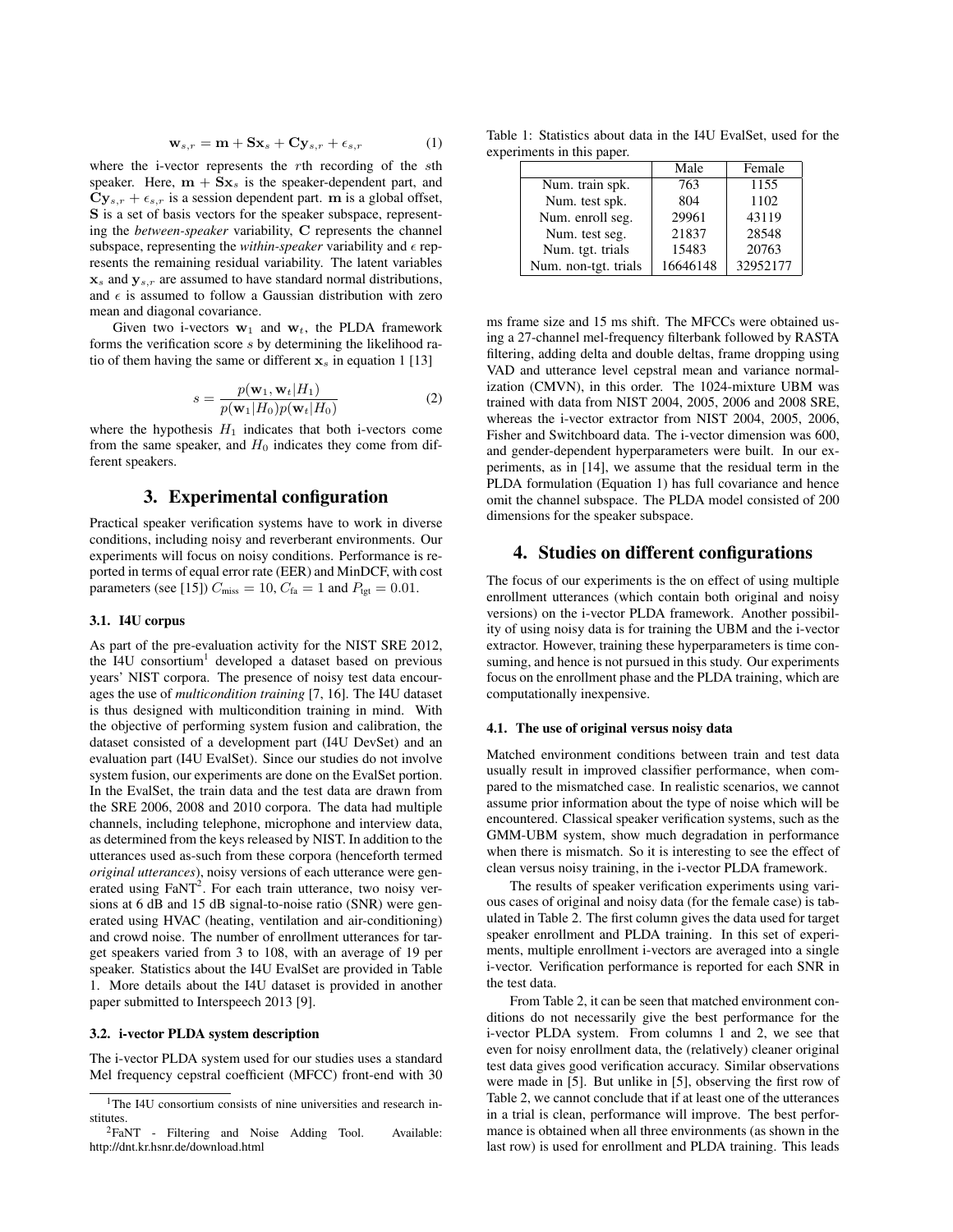Table 2: Effect of using original or noisy training utterances for enrollment and PLDA training. Only female case is shown. SNR-matched case is shown shaded. Performance is in terms of EER (MinDCF.)

| Enroll and PLDA   | Test data  |            |            |
|-------------------|------------|------------|------------|
|                   | Orig.      | 15dB       | 6 dB       |
| Orig. only        | 0.67(0.26) | 1.40(0.59) | 4.13(1.79) |
| 15 dB only        | 0.85(0.38) | 1.09(0.43) | 2.32(0.90) |
| 6 dB only         | 1.34(0.68) | 1.30(0.52) | 1.87(0.73) |
| $O$ rig.+15dB+6dB | 0.73(0.21) | 0.92(0.25) | 1.41(0.51) |

us to the effect of multicondition training.

#### 4.2. Multicondition training

For multicondition training, we have access to multiple versions of the training data, which reflects possible distortions expected during evaluation. For the I4U dataset, each enroll utterance also has two noisy versions, at 6dB SNR and 15 dB SNR. Following [7], *pooled multicondition training* is done to estimate the PLDA hyperparameters. Thus, this model assumes that all of the N enrollment i-vectors  $\mathbf{w}_{s,r}$   $1 \leq r \leq N$  for a given speaker are generated by the same hyperparameters in Equation 1.

The availability of multicondition training during enrollment and/or PLDA training gives the four possibilities tabulated in Table 3.

Table 3: Effect of multicondition training on enrollment, PLDA training, or both. 'MC' stands for multicondition training. The performance is in terms of EER (MinDCF.)

| Enroll MC | PLDA MC        | Male       | Female     |
|-----------|----------------|------------|------------|
| No        | No             | 2.25(0.87) | 2.23(0.92) |
| Yes       | N <sub>0</sub> | 1.58(0.62) | 2.06(0.83) |
| No        | Yes            | 1.10(0.37) | 1.26(0.53) |
| Yes       | Yes            | 1.06(0.34) | 1.3(0.50)  |

As expected, multicondition training improves verification performance. Multicondition during both enrollment and PLDA training gives the best performance, although the difference between the rows 3 and 4 is not much. Hence, for the rest of the experiments, the configuration in row 4 is used.

## 5. Averaging and length normalization

When multiple i-vectors  $w_1, w_2, \dots w_N$  are available for enrollment, and  $w_t$  is the test i-vector, the scoring function can be expressed as follows:

$$
s = \frac{p(\mathbf{w}_1, \mathbf{w}_2, \dots \mathbf{w}_N, \mathbf{w}_t | H_1)}{p(\mathbf{w}_1, \mathbf{w}_2, \dots \mathbf{w}_N | H_0) p(\mathbf{w}_t | H_0)}
$$
(3)

Although the PLDA model specified in [13] can directly score multiple enrollment i-vectors as above, it is simpler to score the averaged i-vector,

$$
\mathbf{w}_{\text{avg}} = \frac{1}{N} \sum_{i=1}^{N} \mathbf{w}_i
$$
 (4)

where  $N$  is the number of enrollment i-vectors for a given target speaker. Another way to utilize the multiple enrollment ivectors is to score each of them individually, and average the



Figure 1: Histogram (in log scale) of the amount of active frames in all utterances of the I4U dataset.

scores,

$$
\text{scr} = \frac{1}{N} \sum_{i=1}^{N} \text{score}(\mathbf{w}_i, \mathbf{w}_{\text{test}}) \tag{5}
$$

where score() is the PLDA scoring function.

Length normalization [17] is usually applied to i-vectors to make them more Gaussian. It has been shown that this helps in reducing mismatch between train and test i-vectors and results in increased recognition accuracy without using the more complicated heavy-tailed PLDA models [17, 18]. With averaging i-vectors or scores, length normalization can be applied before or after the averaging.

Table 4: Effect of averaging and length normalization (LN) in terms of EER (MinDCF.)

| Averaging                 | LN            | Male       | Female     |
|---------------------------|---------------|------------|------------|
| No length normalization   |               |            |            |
| Avg. <i>i</i> -vec        | None          | 1.58(0.58) | 2.08(0.75) |
| Avg. score                | None          | 1.71(0.69) | 2.22(0.88) |
| With length normalization |               |            |            |
| Avg. i-vec                | Before        | 1.06(0.34) | 1.30(0.50) |
| Avg. i-vec                | After         | 1.11(0.43) | 1.43(0.71) |
| Avg. score                | <b>Before</b> | 1.25(0.48) | 1.52(0.66) |

The effect of applying length normalization, i-vector averaging or score averaging is tabulated in Table 4. As can be seen, length normalization improves performance considerably. Length normalizing the enrollment i-vectors and then averaging them into a single enrollment i-vector seems to give the best result.

# 6. Using weighted averages

Different enroll utterances typically have different lengths, and the averaged enroll i-vector  $w_{avg}$  in Equation 4 may not accurately emphasize longer utterances (presumably the ones with more speech content.) The histogram (in log scale) of the amount of active frames in the I4U dataset is shown in Figure 1, and shows considerable variation in utterance duration.

To mitigate this, we also experiment with a weighted average i-vector, where the weights reflect the amount of speech present in the utterance. The number of active frames for each utterance, as determined in the VAD step [10] can be effectively used for this purpose. Hence we replace Equation 4 with